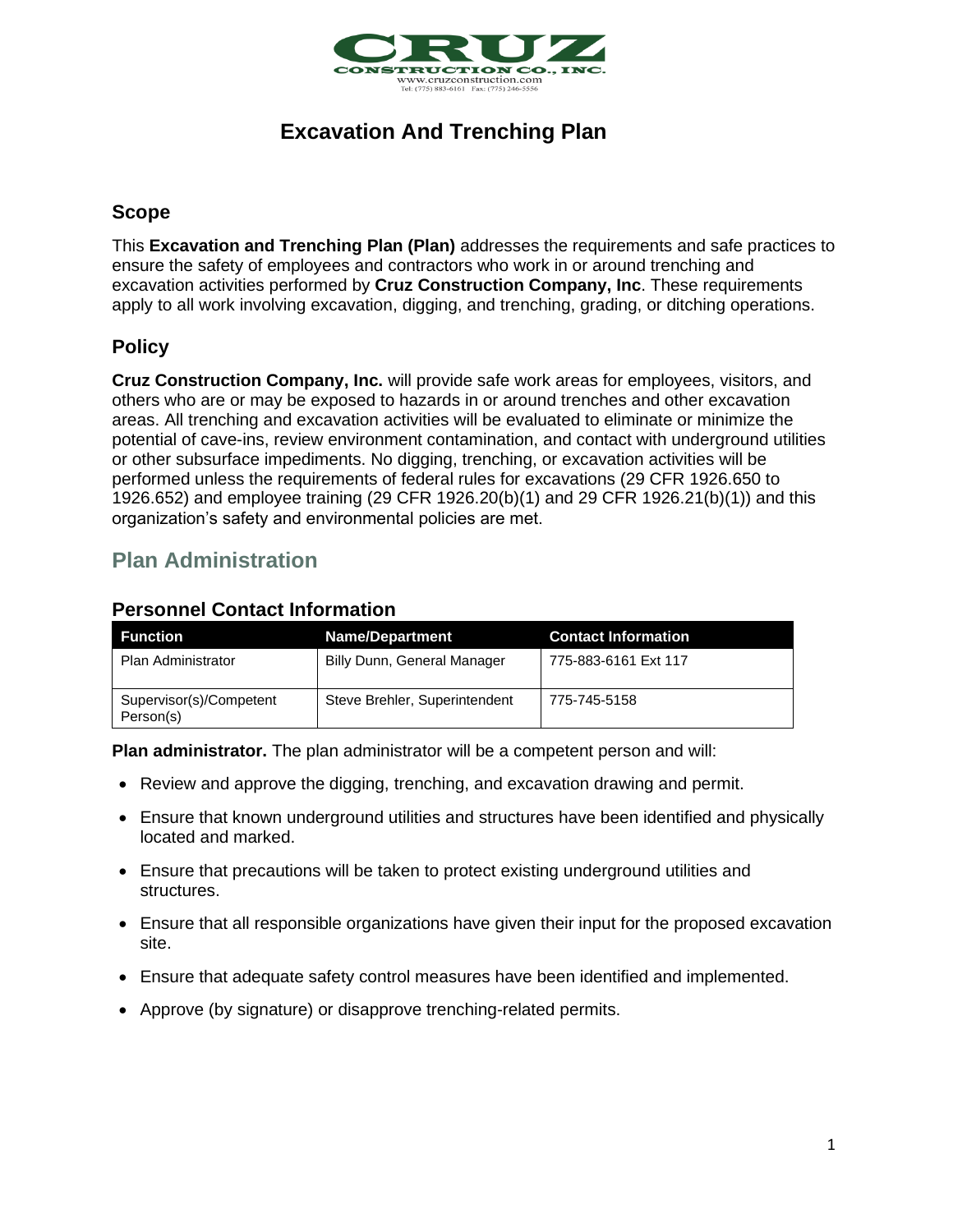

- Monitor the overall effectiveness of the program through audits and annual reviews.
- Conduct atmospheric testing, other technical assistance, or equipment selections needed.
- Provide or assist with arranging site worker training, competent person training, and retraining of those who may be involved in excavations.
- Conduct an annual audit of the trenching program.
- Maintain records relating to training and audits.
- Investigate and document all reported accidents and/or near-miss accidents that are directly or indirectly related to trenching.

The plan administrator may designate a competent person with the authority to administer or implement one or more components of this Plan.

**Competent person.** The competent person must be able to demonstrate the training, experience, and knowledge of soil analysis, use of protective systems, and the requirements of this Plan and all relevant local, state, and federal regulatory requirements, including the federal rules for excavations at 29 CFR Part 1926, Subpart P.

The competent person will be able to:

- Evaluate soil conditions and select appropriate protective measures.
- Construct protective systems in accordance with the excavation regulatory requirements.
- Preplan, such as contact utilities (gas, electric) to locate underground lines; plan for traffic control, if necessary; and determine proximity to structures that could affect choice of protective systems.
- Test for low oxygen, hazardous fumes, and toxic gasses, especially when gasoline engine– driven equipment is running, or the dirt has been contaminated by leaking lines or storage tanks.
- Ensure adequate ventilation or respiratory equipment, if necessary.
- Provide safe access into and out of the excavation.
- Provide appropriate protection if water accumulation is a problem.
- Inspect the site daily at the start of each shift, following a rainstorm, or after any other hazard-increasing event.
- Keep excavations open the minimum amount of time needed to complete operations.

The competent person must be able to detect:

- Conditions that could result in cave-ins
- Failures in protective systems
- Hazardous atmospheres
- Other hazards, including those associated with confined spaces.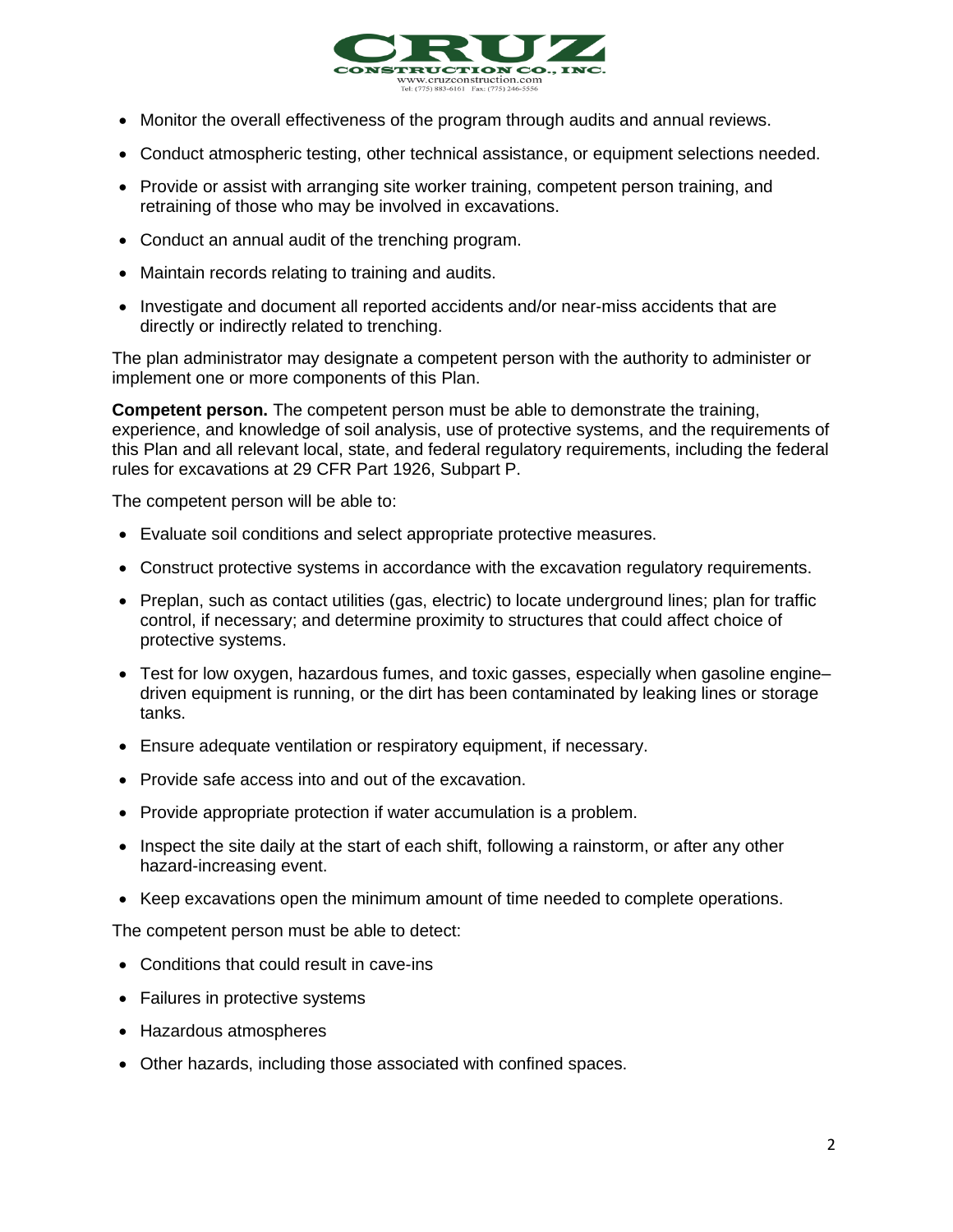

The competent person will have the authority to take prompt corrective measures to eliminate existing and predictable hazards and stop work when required.

**Supervisor.** A supervisor must be classified as a competent person and will be in charge of each excavation. The supervisor will:

- Successfully complete training for classification as a competent person for trenching operations.
- Implement the Excavation and Trenching Plan for work areas under their control.
- Act as the competent person for excavation sites under his or her control.
- Ensure that the equipment necessary to complete an excavation safely is available and in good condition.
- Conduct soil tests to determine soil type.
- Ensure that all underground utility installations are located and marked before excavation begins.
- Receive written approval from the relevant utilities and landowners for digging, trenching, or excavating operations.
- Ensure that underground installations are protected, supported, or removed while the excavation is open. Notify the appropriate agencies when utility systems are exposed during the excavation process to allow the location and condition of the utility to be evaluated.
- Ensure worker protection and compliance with other applicable safety plans or programs.
- Ensure protection of the public with appropriate barricades.
- Determine what protective systems will be used to prevent cave-ins.
- Conduct daily inspections of excavations, the adjacent areas, and protective systems for evidence of a situation that could result in possible cave-ins, indications of failure of protective systems, hazardous atmospheres, or other hazardous conditions.
- Immediately notify *Job Foreman/Superintendent* if a utility system is damaged during the trenching or excavation process.

**Employee.** Each employee engaged in trenching or other excavation-related activities must:

- Complete training, and request assistance when uncertain about any activity he or she must perform.
- Use appropriate personal protective equipment (PPE).
- Adhere to the requirements of the Plan.
- Report all workplace injuries and unsafe conditions to the supervisor.

**Emergency personnel contact information.** See the *Emergency Contact Information* form for information about contacting the appropriate personnel during emergencies.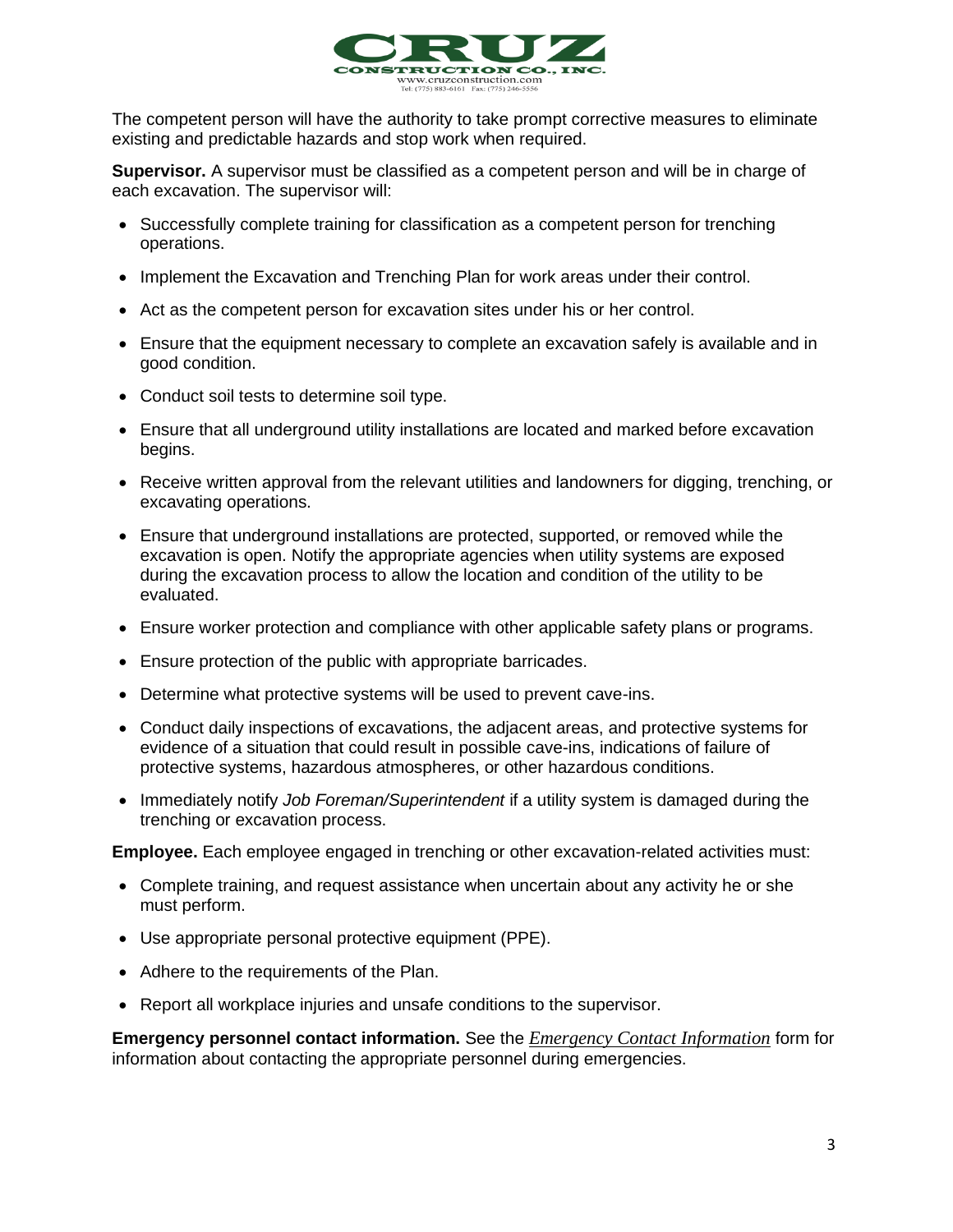

## **Plan Review and Update**

This Plan will be reviewed annually by the plan administrator or designee(s) to ensure the program's effectiveness and will be updated as determined by the review. This Plan will also be updated whenever:

- New types of protective systems or equipment are introduced to an excavation site.
- Evaluations of workplace hazards, injuries, and near misses demonstrate that the current plan is outdated or not effective.
- When regulatory or national consensus standards adopted as part of the Plan change.

## **Definitions**

*Competent person* means someone who is capable of identifying existing and predictable hazards in the surroundings, or working conditions that are unsanitary, hazardous, or dangerous to employees, and who has authorization to take prompt, corrective measures to eliminate them.

*Confined space* means a space that is large enough and so configured that an employee can bodily enter and perform work and has limited or restricted means of entry or exit and is not designed for continuous employee occupancy.

*Excavation* means any man-made cut, cavity, trench, or depression in the earth's surface formed by earth removal.

*Hazardous atmosphere* means an atmosphere that is explosive, flammable, poisonous, corrosive, oxidizing, irritating, oxygen-deficient, toxic, or otherwise harmful that may cause death, illness, or injury to persons exposed to it.

*Protective system* means a method of protecting employees from cave-ins, from material that could fall or roll from an excavation face or into an excavation, or from the collapse of adjacent structures. Protective systems include support systems, sloping and benching systems, shield systems, and other systems that provide the necessary protection.

*Registered professional engineer* means a person who is registered as a professional engineer in the state where the work is to be performed. However, a professional engineer who is registered in any state is deemed to be a "registered professional engineer" within the meaning of federal rules when approving designs for "manufactured protective systems" or "tabulated data" to be used in interstate commerce.

*Shield (trench box)* means a structure that is able to withstand the forces imposed on it by a cave-in and thereby protects employees within the structures. Shields can be permanent structures or can be designed to be portable and moved along as work progresses. Additionally, shields can be either premanufactured or job-built in accordance with the OSHA regulations at 29 CFR 1926.652(c)(3) or 29 CFR 1926.652(c)(4). Shields used in trenches are usually referred to as trench boxes or trench shields. Trench boxes or shields protect employees from cave-ins that might occur by providing sheltered space where employees may work. They are not designed to prevent cave-ins. A typical shield consists of two steel plates separated by structural members to form a box open at the top, bottom, and both ends. The box is lowered into the trench so that the steel plates face the trench's sidewalls. Employees then climb into the protected area defined by the steel plates. As the work progresses, the box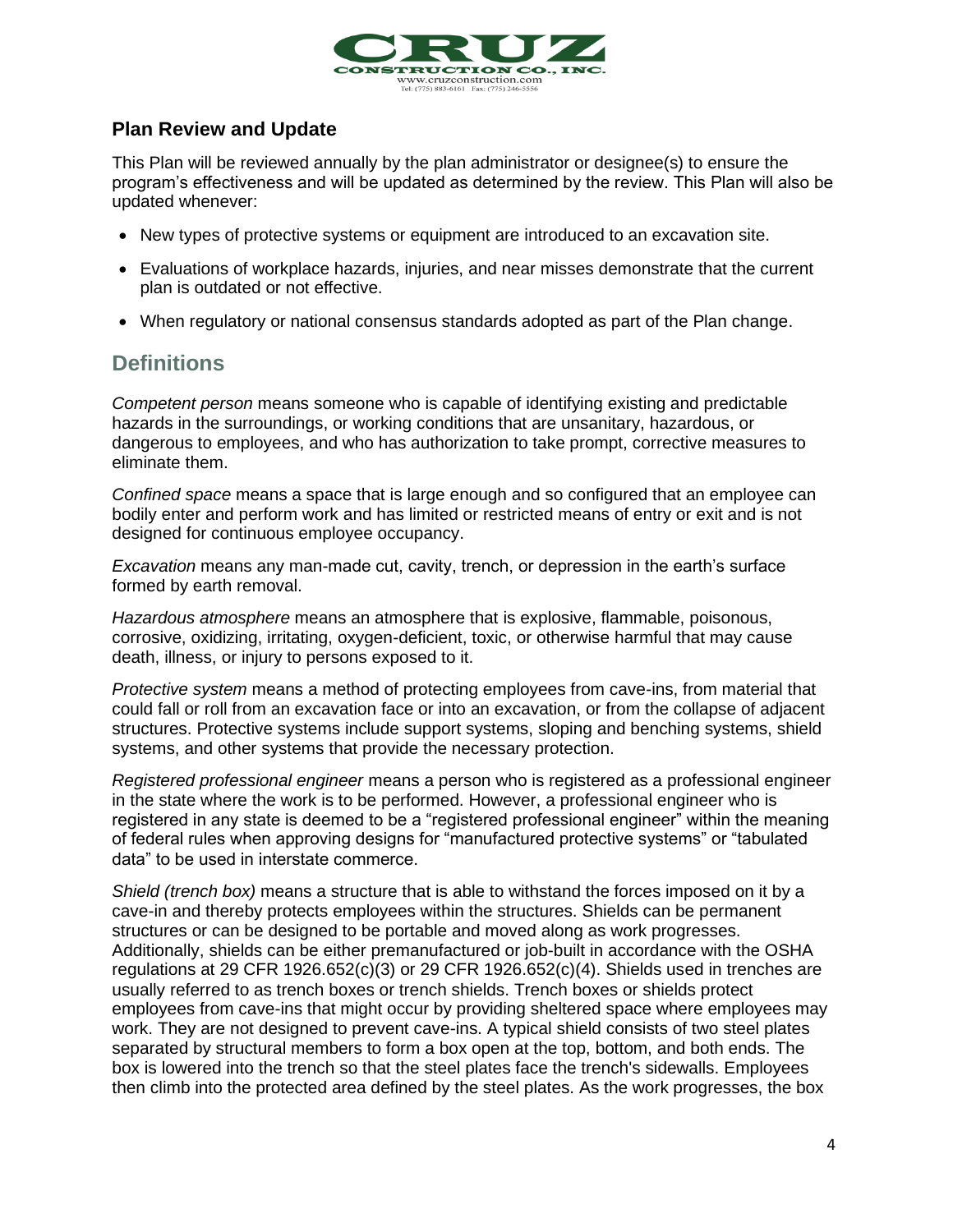

is dragged along the bottom of the trench by a chain or cable suspended from a backhoe above the ground.

*Shoring system* means a structure such as a metal hydraulic mechanical or timber shoring system that supports the sides of an excavation and is designed to prevent cave-ins.

*Sloping* means a method of protecting employees from cave-ins by excavating to form sides of an excavation that are inclined away from the excavations so as to prevent cave-ins. The angle of incline required to prevent a cave-in varies with differences in such factors as the soil type, environment conditions of exposure, and application of exposure and application of surcharge loads.

*Support system* means structures such as underpinning, bracing, and shoring that provide support to an adjacent structure or underground installation or to the sides of an excavation or trench.

*Surface encumbrance* means anything that creates a hazardous surcharge load on the sides of a trench or excavation, such as equipment, building materials, vehicles, soil, and sources of vibration, foundations, streams, water tables, or geological anomalies, that could cause it to cave in and injure or kill those inside.

*Trench* means a narrow underground excavation that is deeper than it is wide, and no wider than 15 feet (ft) (4.5 meters (m)). In general, the depth is greater than the width, but the width of a trench (measured at the bottom) is not greater than 15 ft (4.6 m). If forms or other structures are installed or constructed in an excavation so as to reduce the dimension measured from the forms or structure to the side of the excavation to 15 ft (4.6 m) or less (measured at the bottom of the excavation), the excavation is also considered to be a trench.

# **Excavation and Trenching Safety Program**

## **Hazard Assessment**

Excavation and trenching work presents serious hazards to all workers involved. Cave-ins pose the greatest risk and are much more likely than other excavation-related accidents to result in worker fatalities. Other potential hazards include falls, falling loads, hazardous atmospheres, and incidents involving mobile equipment.

Before work begins on an excavation or trench, the competent person(s) will evaluate the specific hazardous conditions at the worksite through jobsite studies, observations, test borings for soil type or conditions, and consultations with local officials and utility companies. The following factors will be considered to determine the hazards associated with specific site conditions:

- Traffic
- Proximity and physical conditions of nearby structures
- Soil
- Surface water and groundwater
- Location of the water table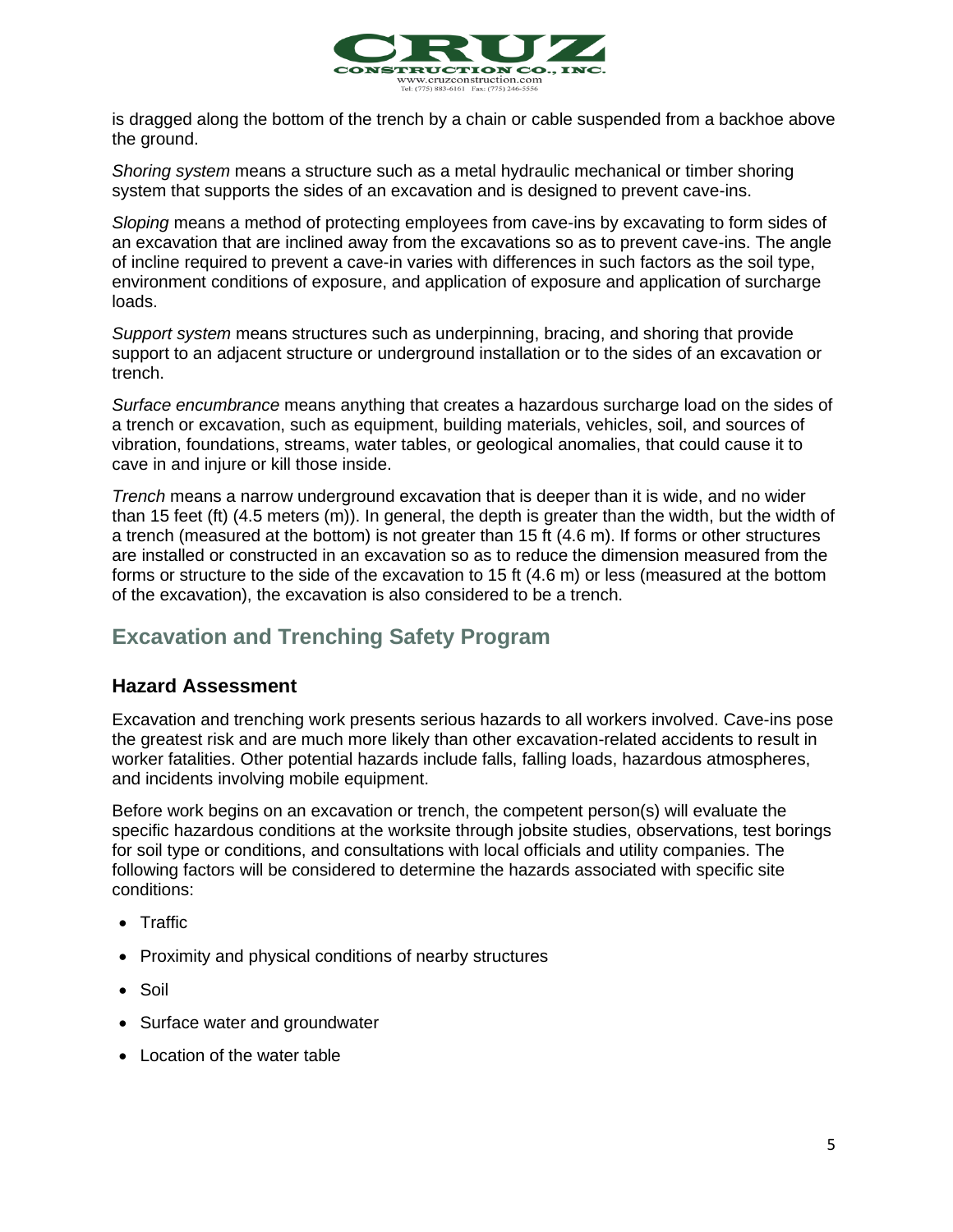

- Overhead and underground utilities
- Weather

## **Soil Classification**

Before any work is begun on an excavation or trench, the soil classification will be determined by the competent person and in accordance with the Soil Classification guidelines (29 CFR 1926 Subpart P, Appendix A).

The supervisor or other competent person will determine the soil type using either a visual test or one or more manual tests (as necessary).

An adequate identification of the type of soil is necessary through visual and manual tests to identify the correct solution of the protection system. The type of soil will determine the trench protection system to be used. Any time the site conditions change the soil will need to be reevaluated. The soil type must be identified by the competent person on site.

- Stable Rock are defined as solid mineral matter that can be excavated with vertical sides which remain intact while exposed.
- Type A soils are defined as cohesive soils with an unconfined compressive strength of 1.5 tons per square foot (tsf) or greater (i.e. clay, silty clay, sandy clay, clay loam and cemented soils)
- Type B soils are defined as cohesive soil with an unconfined compressive strength of 0.5 tsf or greater but less than 1.5 tsf (i.e. angular gravel, silt, silt loam, and sandy loam)
- Type C soils are defined as soils with an unconfined compressive strength of 0.5 tsf or less (i.e. gravel, sand, and loamy sand)

## *Visual Test*

The entire excavation site, including the soil adjacent to the site, will be observed. During the visual test, the designated supervisor will check for crack-line openings along the failure zone that indicate tension cracks and observe the open side of the excavation for indications of layered geologic structuring. Other conditions to look for are signs of bulging, boiling, or sloughing, as well as signs of surface water seeping from the side of the excavation or from the water table.

## *Manual Tests*

**Thumb penetration test.** When the thumb is pressed firmly into the soil and penetrates no further than the length of the nail, it is probably Type B soil. If the thumb penetrates the full length of the thumb, it is Type C. This is the least accurate of the manual test methods.

**Dry strength test.** If a sample of dry soil is crumbled freely or with moderate pressure into individual grains, it is considered granular, or Type C. Dry soil that falls into clumps that subsequently break into smaller clumps is probably clay in combination with gravel, sand, or silt (Type B).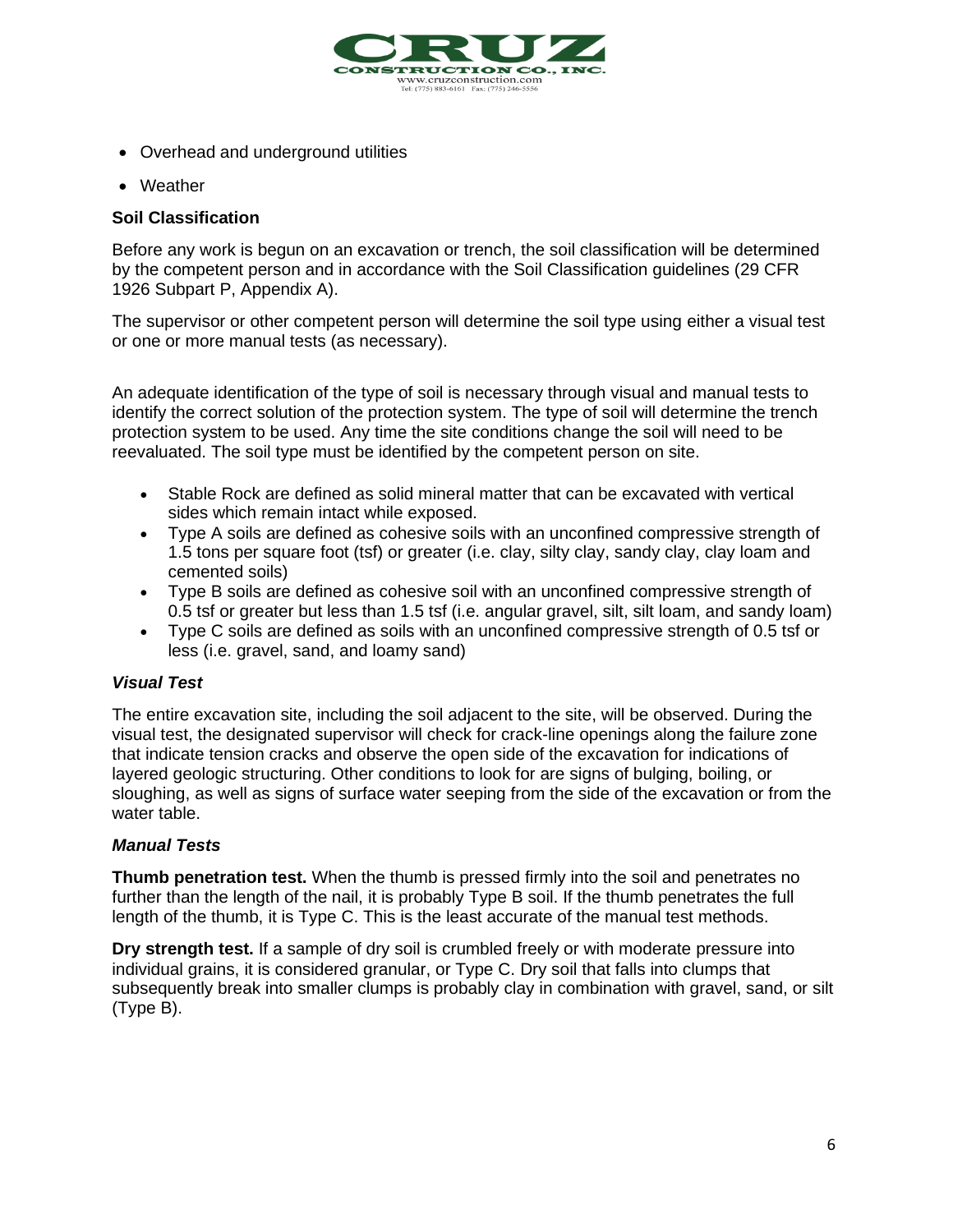

**Plasticity or wet thread test.** A moist sample of the soil is molded into a ball and then rolled into a thin thread approximately 1/8 inch in diameter by 2 inches in length. If the soil sample does not break when held by one end, it may be considered Type B. If the soil sample does break, it is considered Type C.

**Soil compression strength test.** A pocket penetrometer, shearvane, or torvane may also be used to determine the unconfined compression strength of soils.

#### **Surface Encumbrances**

All surface encumbrances that are located so as to create a hazard to employees will be removed or supported, as necessary, to safeguard employees.

#### **Underground Installations**

The estimated location of utility installations, such as sewer, telephone, fuel, electric, water lines, or any other underground installations that reasonably may be expected to be encountered during excavation work, will be determined before opening an excavation.

Utility companies or owners will be contacted within established or customary local response times, advised of the proposed work, and asked to establish the location of the utility underground installations before the start of actual excavation. When utility companies or owners cannot respond to a request to locate underground utility installations within 24 hours (unless a longer period is required by state or local law) or cannot establish the exact location of these installations, the excavation work may proceed provided that such work is done with caution, and detection equipment or other acceptable means to locate utility installations are used.

When operations approach the location of underground utilities, excavation will progress with caution until the exact location of the utility is determined. While the excavation is open, underground installations will be protected, supported, or removed as necessary to safeguard employees.

## **Safety Procedures**

#### *General Requirements*

If evidence of a situation that could result in possible cave-ins, slides, failure of protective systems, hazardous atmospheres, or other hazardous condition is identified, exposed workers will be removed from the hazard and all work in the excavation or trench stopped until all necessary safety precautions have been implemented.

**Competent person.** A competent person will oversee work performed at any excavation to ensure compliance with this Plan.

**Worker training.** Employees who work in or around excavations will be provided training according to their work activities. See the *Training* subsection of this Plan for specific training requirements.

**Protective systems.** The excavation or trench must either be sloped or supported as required to comply with OSHA worker protection requirements. See the *Protective Systems* subsection of this Plan for more information.

**Personal protective equipment (PPE).** Employees must use PPE as required by their job task.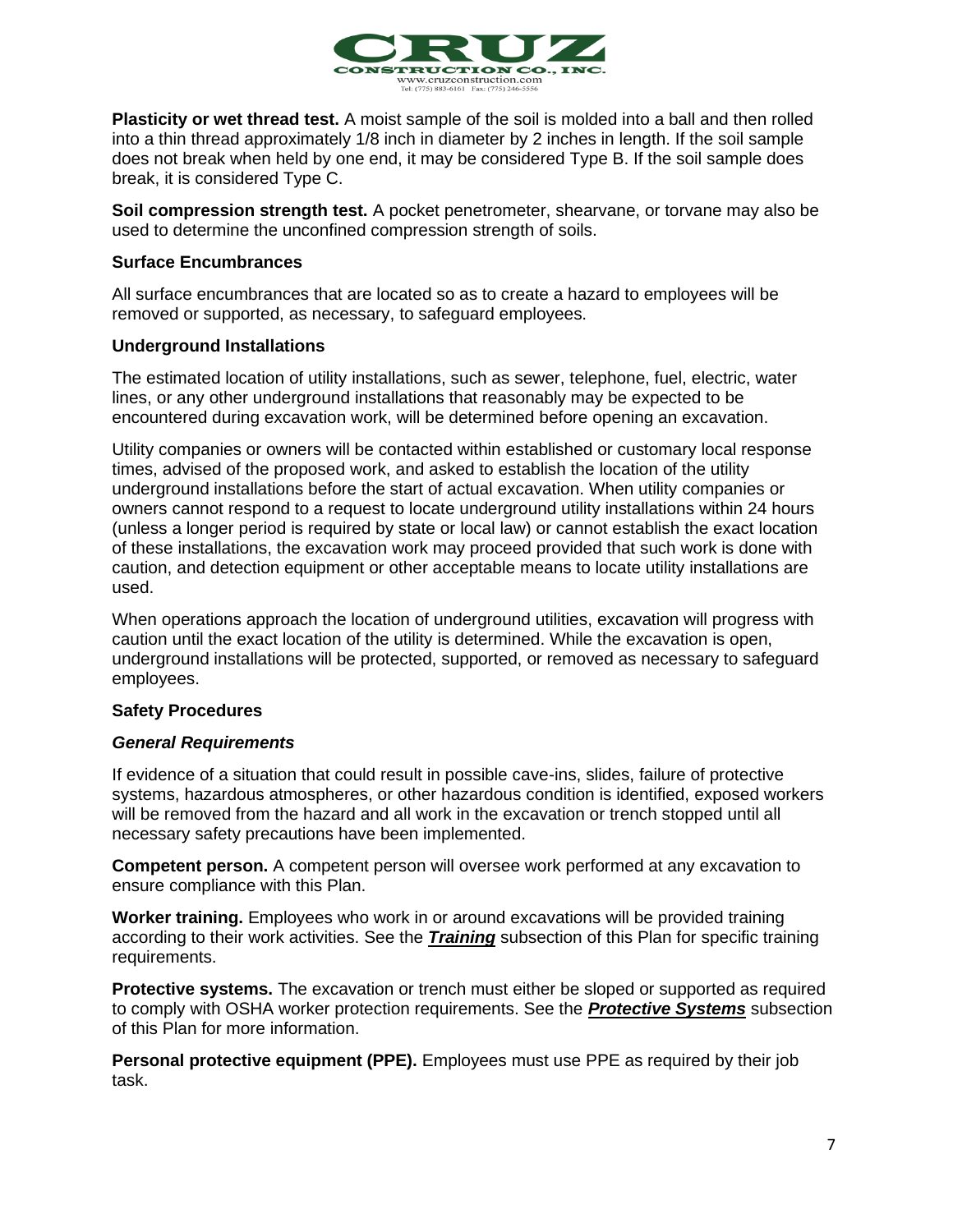

**Electrical installations.** Work conducted on or around electrical utilization systems must be performed in accordance with the procedures from the **Electrical Safety Plan**.

**Lockout/tagout.** Work that may impact existing utilities that need to be locked and tagged out may be performed by following procedures from the **Lockout/Tagout Plan.**

**Welding.** Work requiring welding, cutting, or brazing will require a Hot Work Permit under the **Welding, Cutting, and Brazing Plan** before the start of any work of this nature in or around the trench, ditch, or excavated site.

**Noise protection.** Work performed at noise levels that exceed permissible limits must meet the provisions of the **Hearing Conservation Plan**.

#### *Safe Access and Exit*

Workers will be provided with safe access into and exiting from trenches or excavations that are more than 4 ft deep.

**Access.** The means of access and the design specifications for such access will be determined by the competent person and in accordance with the following guidelines:

- Ladders used as access to a trench or excavation will extend from the bottom of the excavation to not less than 3 ft (0.9 m) above the surface.
- Ramps used solely for personnel access will be a minimum width of 4 ft (1.2 m) and provided with standard guardrails.
- Ramps used for equipment access will be a minimum width of 12 ft (3.6 m). Curbs not less than 8-in x 8-in (20.3-cm x 20.3-cm) timbers, or equivalent protection, will be provided. Equipment ramps will be designed and constructed in accordance with accepted engineering practice.

**Exit route.** The means of exit and the design specifications for such exit will be determined by the competent person and in accordance with the following guidelines:

- A stairway, ladder, ramp, personnel hoist, or other safe means of exit will be located in trench excavations that are 4 ft (1.2 m) or more in depth.
- Exit route(s) will be placed within 25 lateral ft of workers.
- When two or more components form a ramp or runway, they must be connected to prevent displacement and be of uniform thickness.
- Cleats or other means of connecting runway components must be attached in a way that would not cause tripping (e.g., to the bottom of the structure).
- Structural ramps used in place of steps must have a nonslip surface.
- Earthen ramps may be used as a means of exit only if a worker can walk them in an upright position and only if they have been evaluated by a competent person.

#### *Perimeter Protection*

Protection will be provided to prevent personnel, vehicles, and equipment from falling into excavations.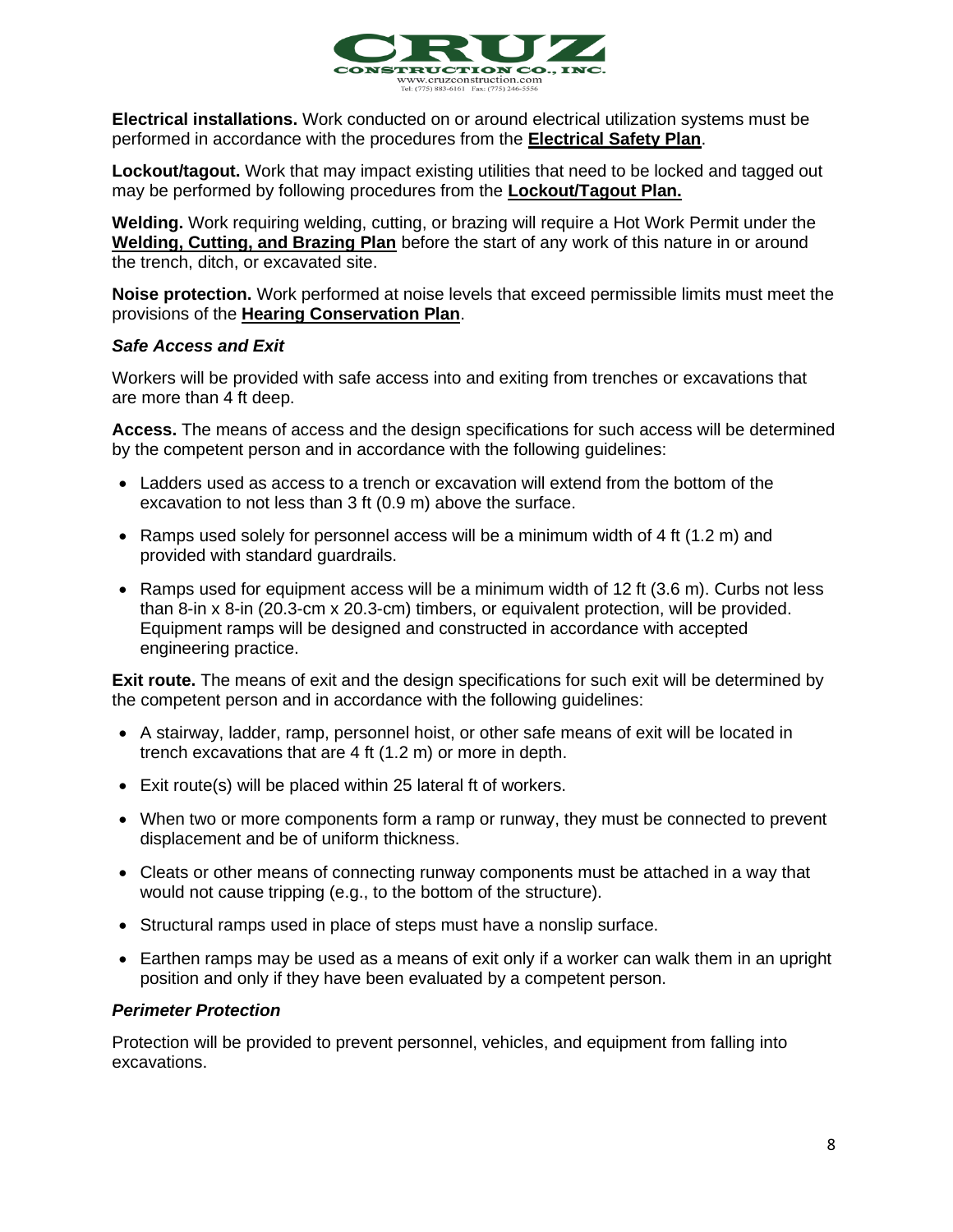

## *Fall Protection*

All wells, calyx holes, pits, and shafts will be barricaded or covered.

Excavations will be backfilled as soon as possible. Upon completion of exploration and similar operations, test pits, temporary wells, and calyx holes will be backfilled immediately.

Walkways or bridges will be provided with standard guardrails where people or equipment are required or permitted to cross over excavations.

## *Falling Loads*

Workers and other personnel must be prevented from passing or standing underneath loads handled by lifting or digging equipment. They must stand away from any vehicle being loaded or unloaded to avoid being struck by any spillage or falling materials. Operators may remain in the cabs of vehicles being loaded or unloaded when the vehicles are equipped to provide adequate protection for the operator during loading and unloading operations.

## *Falling Material*

Employees will not be permitted to work on the faces of sloped or benched excavations at levels above other employees except when employees at lower levels are adequately protected from the hazard of falling material or equipment.

Employees will be protected by scaling, ice removal, benching, barricading, rock bolting, wire mesh, or other means from loose rock or soil that could create a hazard by falling from the excavation wall. Special attention will be given to slopes that may be adversely affected by weather, moisture content, or vibration.

**Placement of excavated material.** Excavated material will be placed at least 2 ft (0.6 m) from the edge of an excavation or will be retained by devices that are sufficient to prevent the materials from falling into the excavation. In any case, material will be placed at a distance to prevent excessive loading on the face of the excavation. Materials such as boulders or stumps that may slide or roll into the excavation will be removed or made safe.

## *Hazardous Atmospheres*

Workers will not be permitted to work in or near hazardous atmospheres unless required testing and monitoring, worker precautions, and rescue services are in place. Work conducted in enclosed areas where hazardous atmospheres or gases could accumulate (e.g., landfills, manure pits, gas distribution lines, or hazardous materials storage locations) must be done in accordance with the **Confined Spaces Plan**.

**Types of atmospheres.** Such atmospheres include those with the following:

- Atmospheric oxygen concentration below 19.5 percent or above 23.5 percent
- A combustible gas concentration greater than 10 percent of the lower flammable limit
- Concentrations of hazardous substances that exceed those specified in the threshold limit values (TLVs) for airborne contaminants established by the American Conference of Governmental Industrial Hygienists (ACGIH)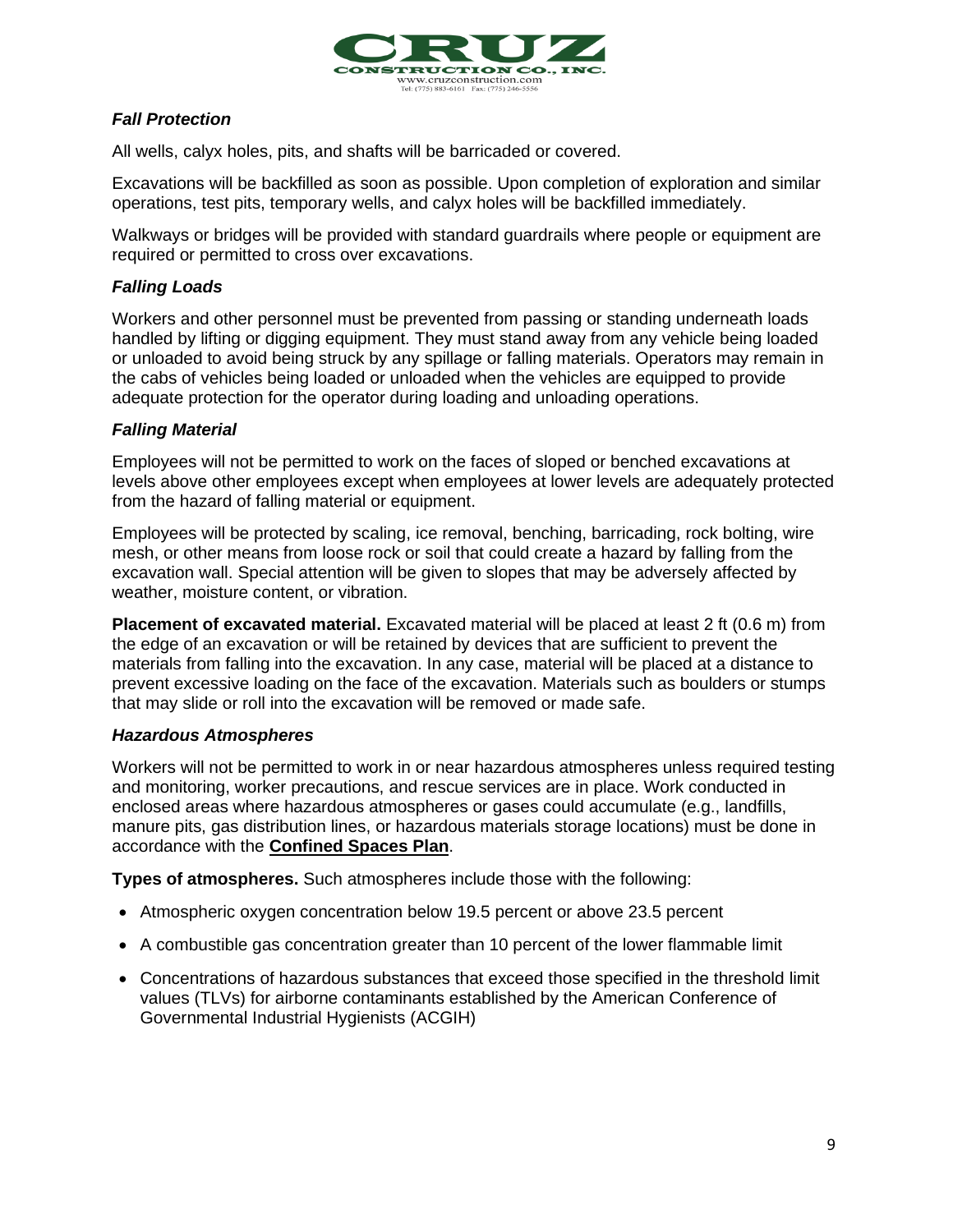

**Atmospheric tests.** Air quality tests will be taken before employees enter excavations more than 4 ft in deep when a hazardous atmosphere exists or could be expected to exist. If there is any possibility that the trench or excavation could contain a hazardous atmosphere, the supervisor or other competent person will ensure that:

- Atmospheric testing is conducted before worker entry and continuously during work.
- Where oxygen deficiency (atmospheres containing less than 19.5 percent oxygen) or a hazardous atmosphere exists or could reasonably be expected to exist, the atmospheres in the excavation will be tested before employees enter excavations greater than 4 ft  $(1.2 \text{ m})$ deep.
- Tests will be conducted as often as necessary to ensure the quality and quantity of the atmosphere, including checks for flammable gases and oxygen deficiency.
- A log of all test results will be maintained at the worksite.

**Worker precautions.** Suitable precautions will be taken as necessary to protect workers in areas where hazardous atmospheres exist or potentially exist. These precautions will include the following:

- Engineering controls such as ventilation
- Respiratory protection in accordance with the **Respiratory Protection Plan**
- Full body harnesses and lifelines

**Rescue equipment.** Where hazardous atmospheres exist or may reasonably be expected to exist, emergency rescue equipment will be on the worksite and readily accessible to rescue personnel. See the *Emergency Rescue Operations* subsection of this Plan for more information about emergency procedures.

**Daily inspections.** Daily inspections for hazardous atmospheres must be conducted by a competent person.

## *Walkways and Guardrails over Excavations*

Walkways will be provided where workers or equipment are allowed to cross over excavations. Guardrails will be provided on walkways used by the general public regardless of the height above the excavation. Guardrails will be provided on walkways used only by on-site personnel if the walkway is 4 ft or more above lower levels. If workers pass below a walkway, guardrails and toeboards will be provided.

#### *Confined Spaces*

Employees entering excavations classified as confined spaces or that otherwise present the potential for emergency rescue, such as bell-bottom pier holes or similar deep and confined footing, will wear rescue equipment and maintain communication with the confined space attendant. See the **Confined Space Plan** for more information about safety procedures related to confined spaces.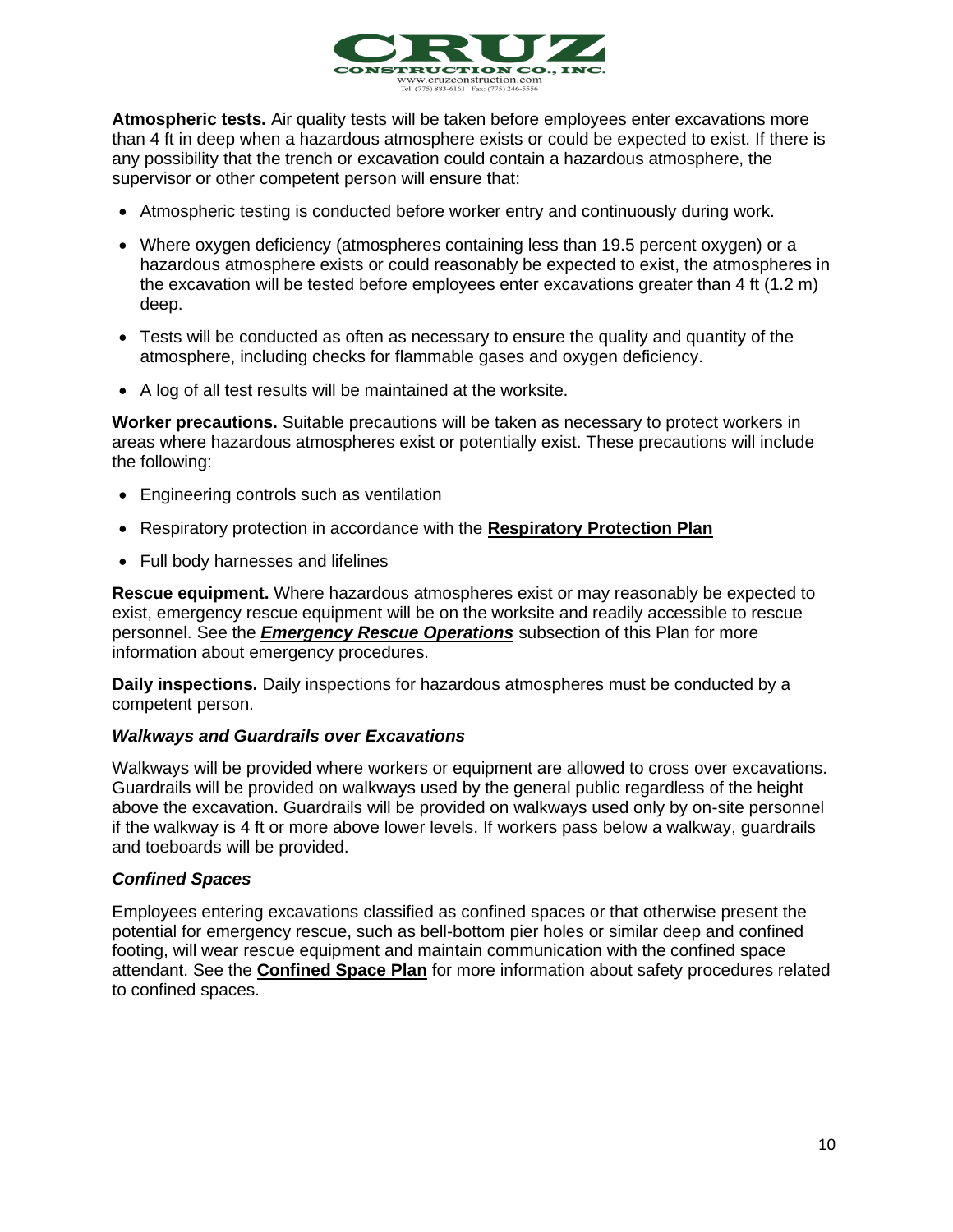

#### *Water Accumulation*

**Control measures.** Employees will not work in excavations in which there is accumulated water or in which water is accumulating unless the water hazards posed by accumulation is controlled. Freezing, pumping, draining, and similar control measures will be planned and directed by a registered engineer. Consideration will be given to the existing moisture balances in surrounding soils and the effects on foundations and structures if the soil is disturbed.

**Drainage.** Diversion ditches, dikes, or other means will be used to prevent surface water entering an excavation and to provide good drainage of the area adjacent to the excavation.

**Water control equipment.** When continuous operation of groundwater control equipment is necessary, an emergency power source will be provided. Water control equipment and operations will be monitored by a competent person to ensure proper operation.

#### *Mobile Equipment and Motor Vehicle Traffic Precautions*

Traffic around the excavation or trench site must be controlled and barricades, signs, and/or flag persons used as needed to control both vehicular and pedestrian traffic.

**High visibility PPE.** Workers exposed to public vehicular traffic will be provided with and will wear warning vests or other suitable garments marked with or made of reflective or highvisibility material.

**Barricades.** When vehicles or mobile equipment are used or allowed adjacent to an excavation, substantial stop logs or barricades will be installed. The use of a ground guide is recommended.

**Loading/unloading vehicles.** Workers will stand away from vehicles being loaded or unloaded to avoid being struck by spillage or falling materials.

**Hoisting operations.** Excavating or hoisting equipment will not be allowed to raise, lower, or swing loads over or adjacent to personnel in the excavation without substantial overhead protection. Personnel will maintain a safe distance from a hoisting operation until the load has been placed.

**Warning system.** When mobile equipment is operated adjacent to an excavation, or when such equipment is required to approach the edge of an excavation, and the operator does not have a clear and direct view of the edge of the excavation, a warning system will be utilized, such as barricades, hand or mechanical signals, or stop logs. If possible, the grade should be away from the excavation.

#### *Stability of Adjacent Structures*

**Protective systems.** If the stability of adjoining buildings or walls is endangered by excavations, shoring, bracing, or underpinning will be provided to ensure the stability of the structure and to protect employees.

**Support systems.** Sidewalks, pavements, and related structures will not be undermined unless a support system is provided to protect employees and the sidewalk, pavement, or related structure.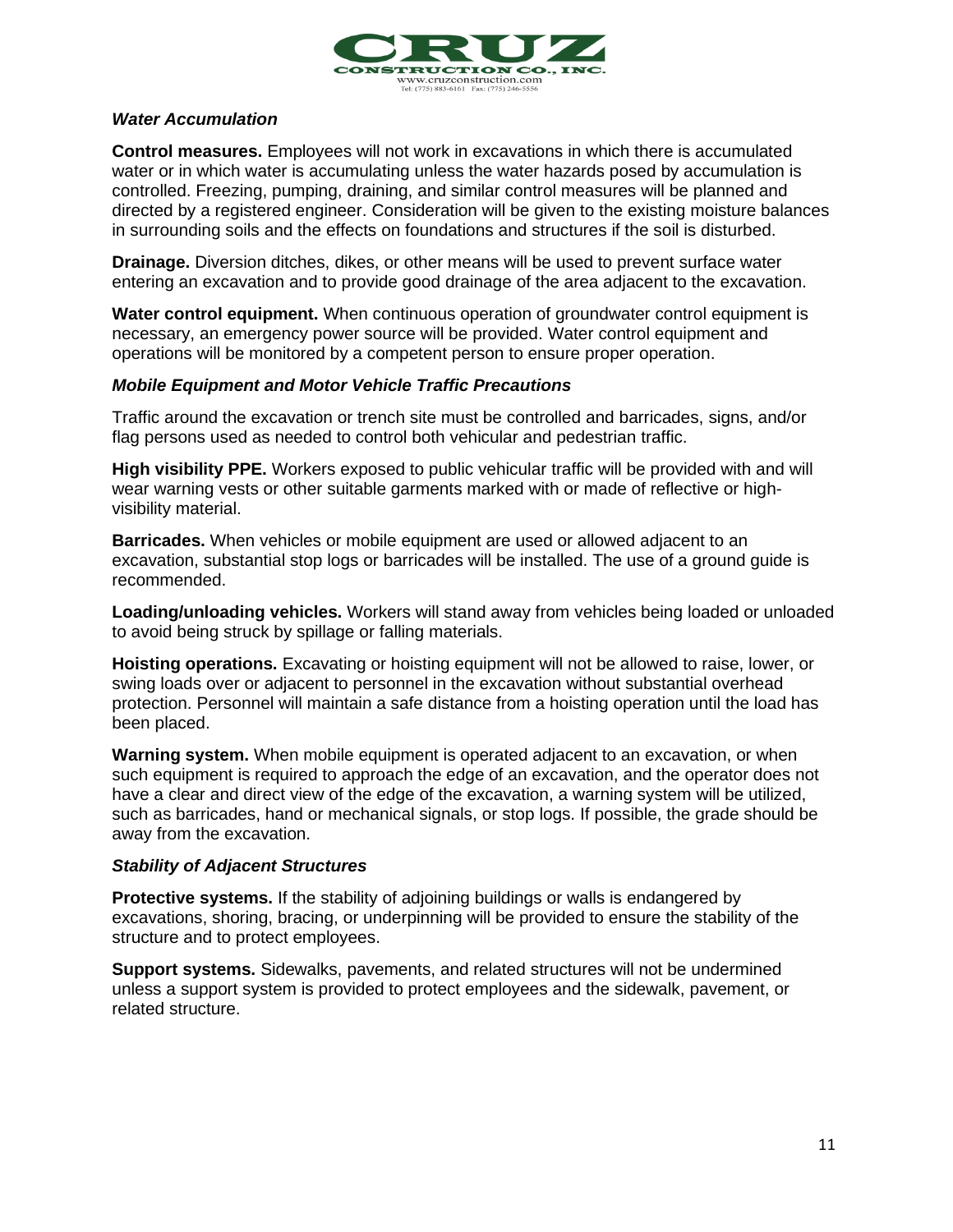

**Excavation below the level of adjacent structures.** Excavations below the level of the base of footing of any foundation or retaining wall will not be permitted unless:

- A support system, such as underpinning, is provided to ensure the stability of the structure and to protect employees involved in the excavation work or in the vicinity thereof; *or*
- The excavation is in stable rock; *or*
- A registered professional engineer has approved the determination that the structure is sufficiently removed from the excavation so as to be unaffected by the excavation or determines that the excavation will not pose a hazard to employees.

## **Site Inspections**

When personnel will be in or around an excavation, a competent person will inspect the excavation, the adjacent areas, and protective systems daily:

- Before each work shift
- Throughout the work shifts as dictated by the work being done
- After every rainstorm
- After other events that could increase hazards (e.g., snowstorm, windstorm, thaw, earthquake)
- When fissures, tension cracks, sloughing, undercutting, water seepage, bulging at the bottom, or other similar conditions occur
- When there is a change in size, location, or placement of the spoil pile
- Where there is any indication of change in adjacent structures

The competent person will use the *Excavation/Trench Inspection Checklist* or equivalent form when conducting inspections. All completed inspection forms will be maintained at the worksite during construction and stored at *Cruz Construction Company, Inc.* after excavation work is completed.

## **Protective Systems**

## **General Requirements**

**Excavations less than 5 ft deep.** For excavations less than 5 ft (1.5 m) deep, the competent person will examine the excavation for potential cave-in hazards and determine if a protective system is needed.

**Excavations 5 ft deep or deeper.** All workers in an excavation or trench 5 ft deep or deeper will be protected from cave-ins by an adequate protective system. Protective systems will have the capacity to resist without failure all loads that are intended or could reasonably be expected to be applied or transmitted to the system.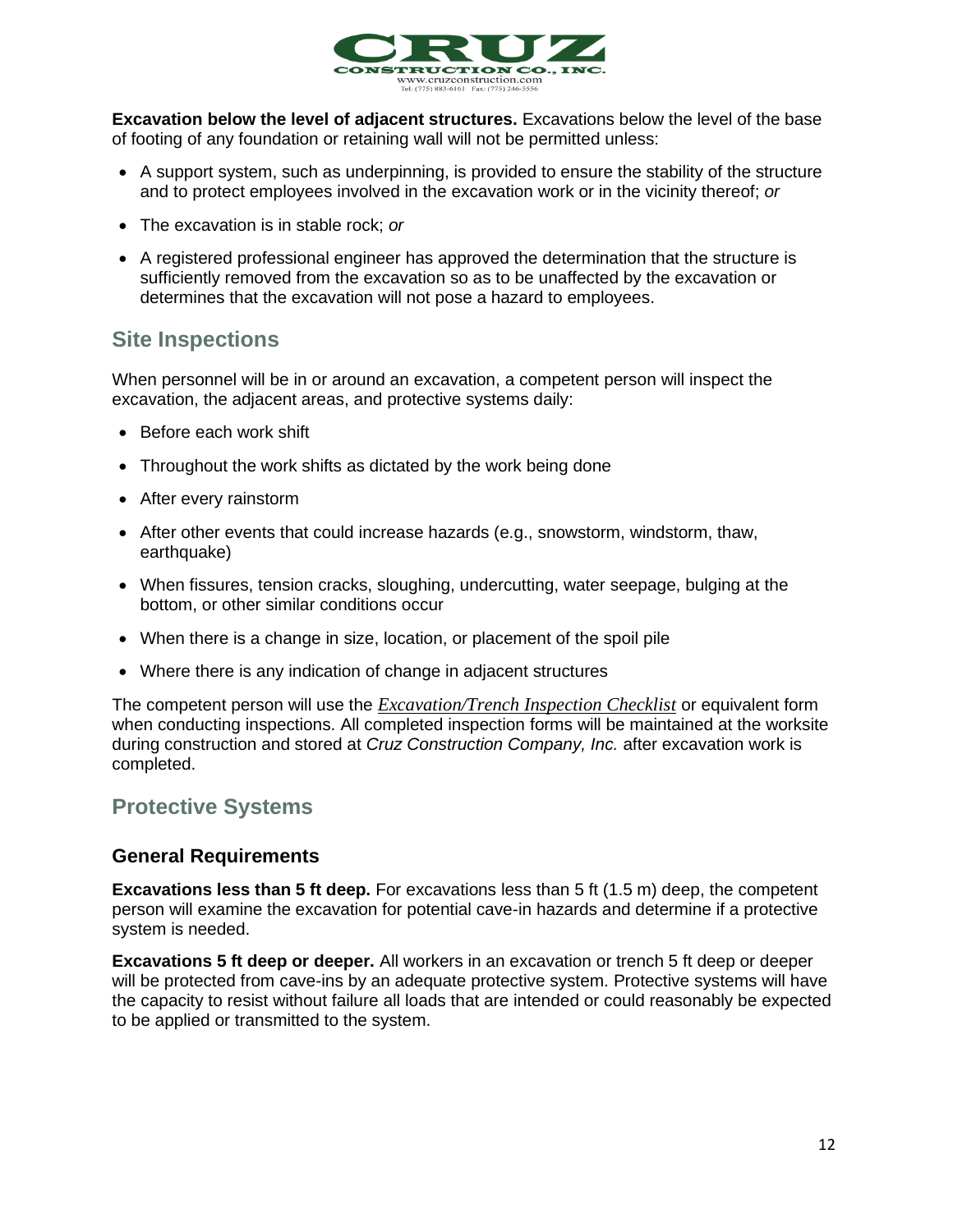

**Excavations more than 20 ft deep.** Protective systems for all excavations more than 20 ft (6.0 m) deep will be designed and approved by a registered professional engineer.

## **Protective System Selection**

The competent person will select the method of protection that is most suitable for the particular excavation site, taking into consideration soil type and surrounding structures. See the *Soil Classification* subsection of this Plan for more information.

**Types of protective systems.** Excavations in which employees could potentially be exposed to cave-ins will be protected by:

- 1. Sloping or benching the sides of the excavation; *or*
- 2. Supporting or shoring the sides of the excavation; *or*
- 3. Placing a shield between the side of the excavation and the work area.

#### **Exempt Excavations**

The following excavations do not require protective systems:

- Excavations made entirely in stable rock; *or*
- Excavations are less than 5 ft (1.52 m) deep and examination of the ground by a competent person provides no indication of a potential cave-in.

A fixed means to safely exit exempt excavations will be provided for workers.

#### **Sloping and Benching Systems**

The competent person or supervisor will select and construct slopes and configurations of sloping and benching systems from one of four options.

#### *Option 1*

#### *Slope the walls of the excavation at an angle so that soil does not roll into the*

*excavation. The degree of the sloping angle needed depends on the stability of the soil at the site. The maximum allowable slopes for excavations less than 20 ft deep based on soil type and angle to the horizontal are as follows:*

| Soil Type | <b>Height/Depth Ratio</b> | Slope Angle |
|-----------|---------------------------|-------------|
|           | 1:1 or less               | 45          |
|           | 11/2:1                    | 34          |

#### *Examples:*

*In Type B soil, a 10-ft deep trench must be sloped to a 45 degree angle. The total distance across such a trench would be 20 ft plus the width of the trench.*

In Type C soil, the 10-ft deep trench would be sloped at a 34 degree angle. The total width of *the trench would be 15 ft in both directions, for a total of 30 ft across plus the width of the trench.*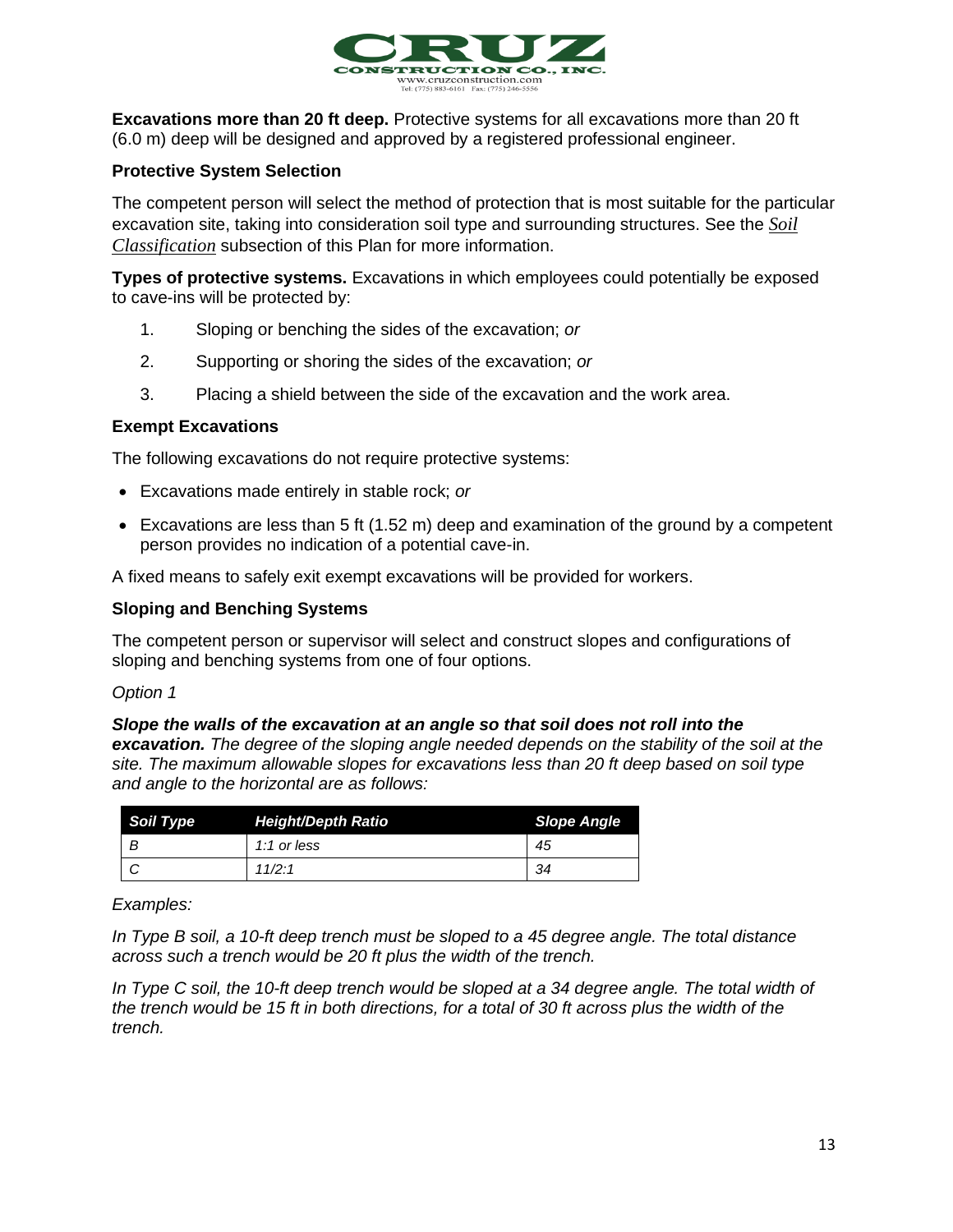

*Sloping will be greater if the areas near the excavation are subject to heavy loads (e.g., soil piles and vehicles).*

#### *Excavation in an Unclassified Soil*

*If the soil is not classified, the excavation must be sloped according to the requirements for Type C soil.*

*Option 2*

*Determine maximum slope with site-specific variables. Determine the maximum slope on the basis of site-specific variables. App A Soil Classification and App B Sloping and Benching of the regulations about procedures for Option 2.*

#### *Option 3*

*Use tabulated data to determine the slope. Use tabulated data, such as tables and charts approved by a registered professional engineer, to design the excavation. These data will be in writing and include sufficient explanatory information to enable the user to make a selection, including the criteria for determining the selection and limits of the data. A copy of the information will be kept at the worksite during construction of the protective system.*

#### *Option 4*

*Use a registered professional engineer. Use a registered professional engineer to design the sloping or benching system based on professional judgment.*

## *Benching Systems*

Benching is not permitted in Type C soil.

Benching may be one of two types:

- Single level or step not exceeding 4 ft high; *or*
- Multiple levels or steps, each not exceeding 4 ft high.

Benching may be used in conjunction with simple sloping. Benches must be below the maximum allowable slope for that soil type. For example, a 10-ft-deep trench in Type B soil must be benched back 10 ft in each direction with the maximum 45 degree angle.

#### *Worker Safeguards*

Workers must not work on the faces of sloped or benched excavations at levels above other employees except when employees at the lower levels are adequately protected from the hazard of falling, rolling, or sliding material or equipment.

#### **Shoring and Shielding Systems**

#### *Option 1*

*Design the shoring system using the soil classification (see App A), timber shoring (see App C), and aluminum shoring (see App D) of the OSHA excavation rule or applicable state regulations. Designs for timber shoring in trenches will be determined according to the conditions and requirements of Appendices A and C of the excavation rule. Designs for aluminum hydraulic shoring must be according to the manufacturer's tabulated data, but if such data cannot be used, designs must follow the requirements of Appendix D of the rule. The system must be approved by a registered professional engineer.*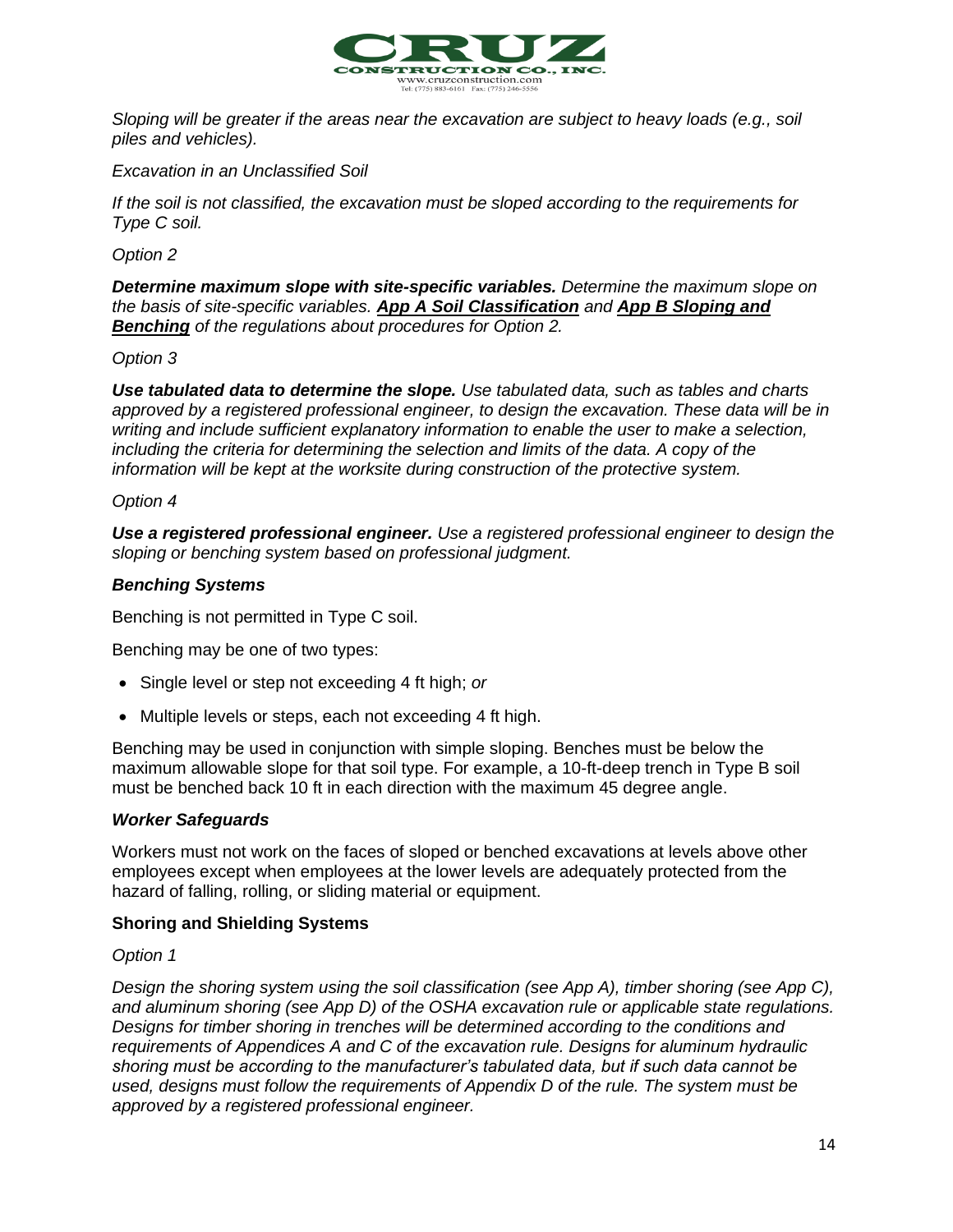

## *Option 2*

*Design using the system manufacturer's tabulated data. Design of support systems, shield systems, or other protective systems that are drawn from manufacturer's tabulated data will be in accordance with all specifications, recommendations, and limitations issued or made by the manufacturer, and the data will be in written form and kept at the jobsite during construction of the protective system. The system must be approved by a registered professional engineer.*

#### *Option 3*

*Design using other tabulated data. Designs of protective systems will be selected from and be in accordance with tabulated data, such as tables and charts approved by a registered professional engineer. These data must be in writing and must include sufficient explanatory information to enable the user to make a selection, including the criteria for determining the selection and limits of the data. A copy of the information must be kept at the worksite during construction of the protective system. Upon completion of the system, the data may be stored away from the jobsite but must be made available to regulatory staff on request.*

#### *Option 4*

*Use a registered professional engineer to design the shoring and shield protective systems. Designs must be in the form of a written plan kept at the jobsite during construction of the protective system.*

#### *Shoring*

Shoring is used when the location or depth of the trench makes sloping back to the maximum allowable slope impractical. Shoring will be used for unstable soil or depths greater than 5 ft (1.5 m) unless benching, sloping, or other acceptable plan is accepted by the competent person.

#### *Installation and Removal of Shoring or Support Systems*

Installation of a shoring or support system will be closely coordinated with the excavation of trenches. All shoring will be installed from the top down and removed from the bottom up.

**Installation procedures.** Members of shoring or support systems will be securely connected together to prevent sliding, falling, kick-outs, or other predictable failure.

Support systems will be installed and removed in a manner that protects employees from caveins, structural collapses, or from being struck by members of the support system.

Individual members of support systems will not be subjected to loads exceeding those that those members were designed to withstand.

**Removal procedures.** Before temporary removal of individual members begins, additional precautions will be taken to ensure the safety of employees, such as installing other structural members to carry the loads imposed on the support system.

Removal will begin at, and progress from, the bottom of the excavation. Members will be released slowly so as to note any indication of possible failure of the remaining members of the structure or possible cave-in of the sides of the excavation.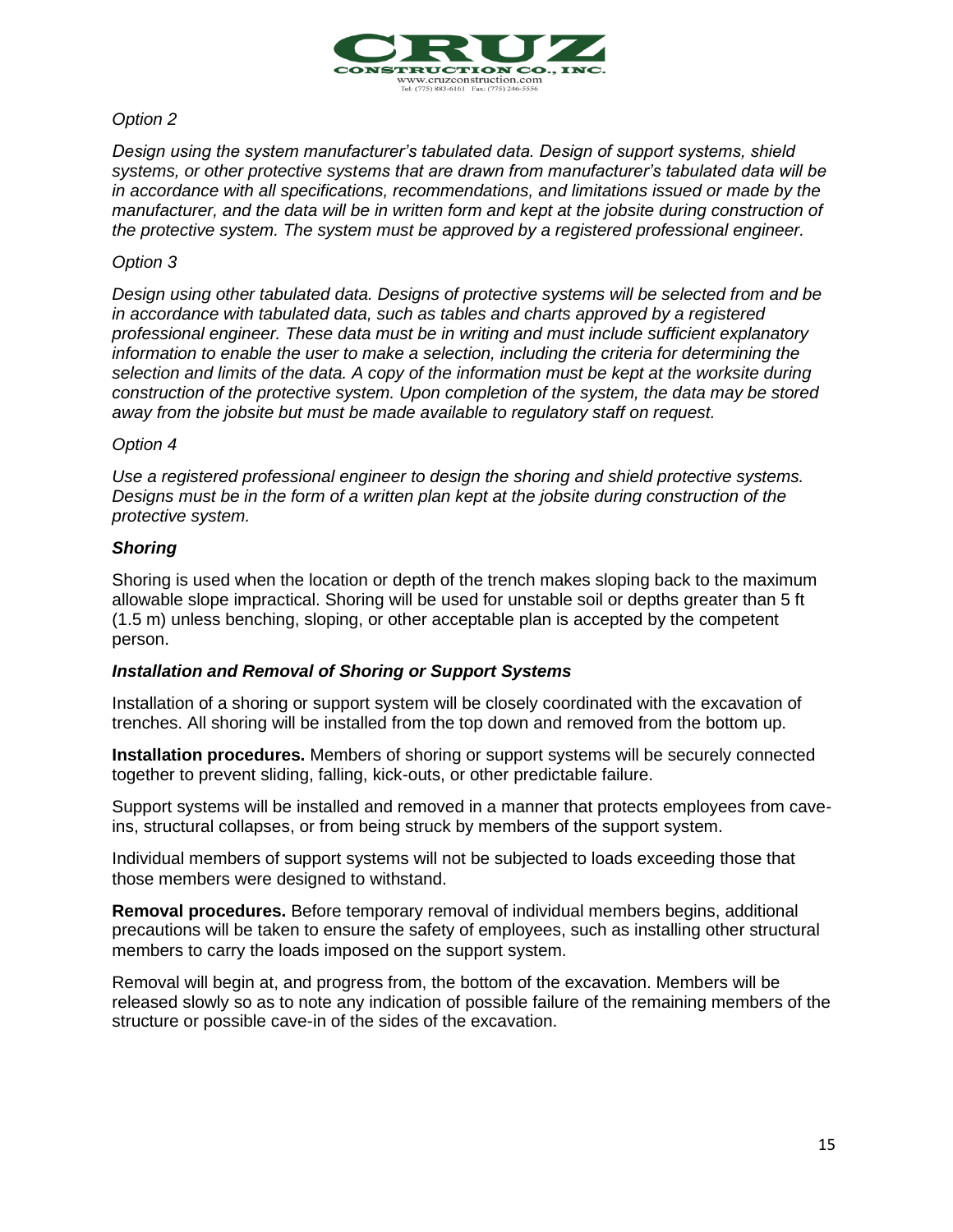

**Backfilling procedures.** Backfilling will progress together with the removal of support systems from excavations.

Excavation of material to a level no greater than 2 ft (0.6 m) below the bottom of the members of a support system will be permitted, but only if the system is designed to resist the forces calculated for the full depth of the trench and there are no indications while the trench is open of a possible loss of soil from behind or below the bottom of the support system.

#### *Shields*

A trench shield may be used as long as the protection it provides is equal to or greater than the protection that would be provided by the appropriate shoring system. The competent person or supervisor must follow manufacturer's instructions for premade boxes and shields once a design has been chosen.

Shields may be used in conjunction with sloping or benching.

**Load requirements.** Shield systems will not be subjected to loads exceeding those that the system was designed to withstand.

**Installation requirements.** Shields will be installed in a manner to restrict lateral or other hazardous movement of the shield in the event of the application of sudden lateral loads.

**Worker protections.** Workers will be protected from the hazard of cave-ins when entering or exiting the areas protected by shields. Workers will not be allowed in shields when shields are being installed, removed, or moved vertically.

**Excavations below the depth of the shield.** Excavations of earth material to a level not greater than 2 ft (.6 m) below the bottom of a shield will be permitted, but only if the shield is designed to resist the forces calculated for the full depth of the trench and there are no indications while the trench is open of a possible loss of soil from behind or below the bottom of the shield.

## **Protective System Materials and Equipment**

#### *Maintenance of Materials and Equipment*

Materials and equipment used for protective systems will be free from damage or defects that might impair their proper function. Manufactured materials and equipment used for protective systems will be used and maintained in a manner that is consistent with the recommendations of the manufacturer and in a manner that will prevent employee exposure to hazards.

#### *Damaged Materials and Equipment*

When material or equipment that is used for protective systems is damaged, a competent person will examine the material or equipment and evaluate its suitability for continued use. If the competent person cannot ensure that the material or equipment is able to support the intended loads or is otherwise suitable for safe use, such material or equipment will be removed from service and will be evaluated and approved by a registered professional engineer before being returned to service.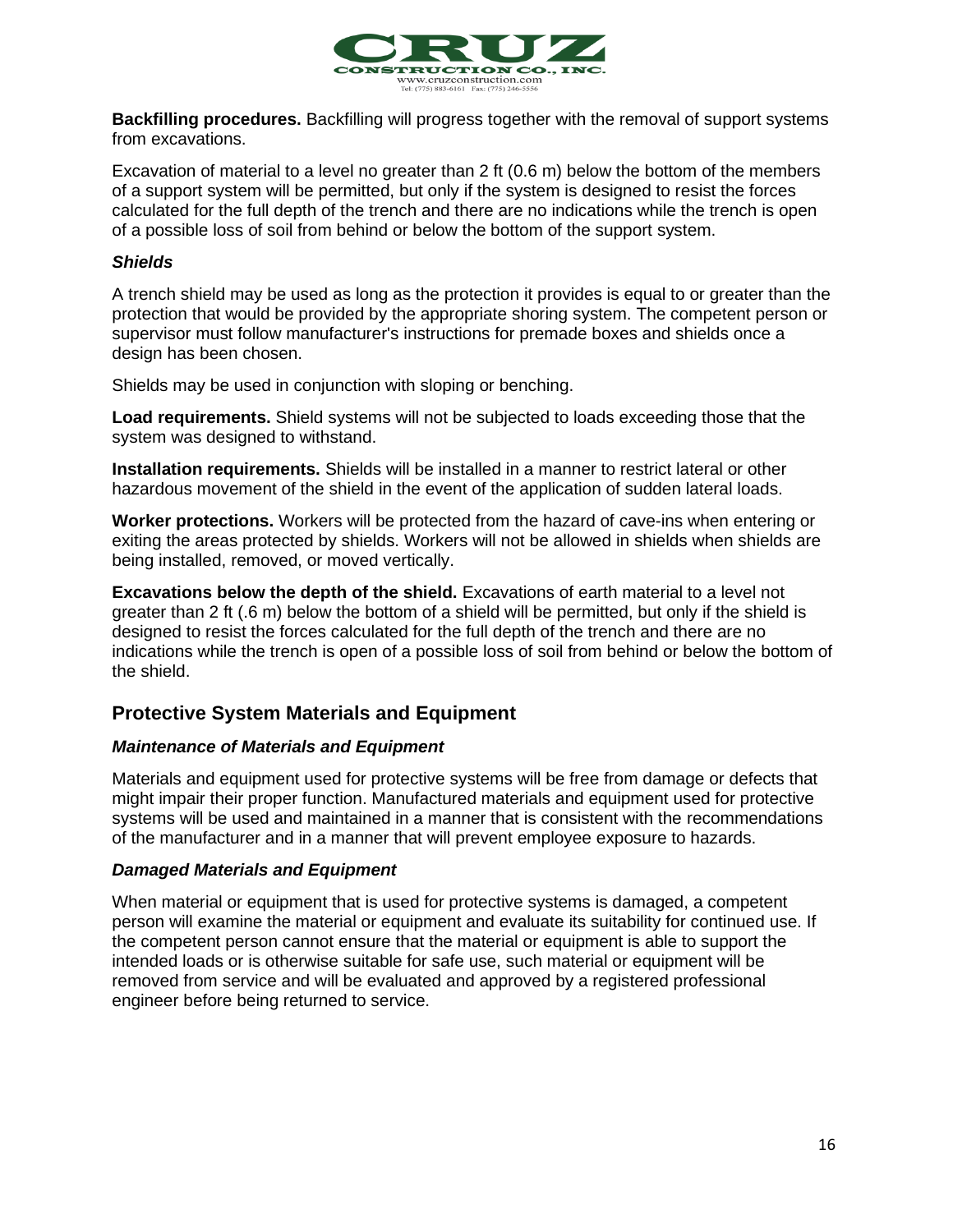

# **Emergency Rescue Operations**

In the event of any emergency situation requiring rescue from an excavation, workers will not attempt to enter an unprotected excavation or trench to perform rescue. Local emergency services will be notified using the standard reporting system.

Rescue operations that can be performed safely from outside the excavation, such as hoisting a harnessed victim, will be carried out. Other personnel in the excavation will exit immediately and may provide assistance only when their own safety is ensured.

## **Accident Investigation and Near-Miss Reporting**

## **Accident Investigation**

If an employee sustains a work-related injury, the employee or a co-worker will immediately notify the supervisor of the work-related injury or illness, and the supervisor will ensure that the injured or ill employee receives prompt medical treatment. The employee will complete the employee part of the *Accident Investigation Report* form. If the date and time of the injury or illness cannot be determined, the date of the last time that the employee worked is entered on the form.

## **Near-Miss Incident**

The investigation procedures for near-miss incidents will follow an abbreviated outline derived from the Accident Investigation procedures. Supervisors will use the *Near-Miss Incident Report* form or equivalent for gathering information about near misses.

Any person who observes or causes damage to property or equipment will immediately report such damage to a supervisor.

## **Contractors**

All contractors and contractor employees must have their own excavation and trenching safety policies that are in compliance with federal and any applicable state and local regulations. They must also comply with the requirements of this Plan and any additional requirements stipulated by the plan administrator, competent person, or the *Contractor Safety and Health Agreement*.

## **Enforcement of Safety Procedures**

All employees, including all levels of management, will be held accountable for obeying the worksite safety and health rules. The following four-step disciplinary policy will be applied to everyone by the appropriate level of supervisor:

- Oral warning
- Written reprimand
- Suspension
- Dismissal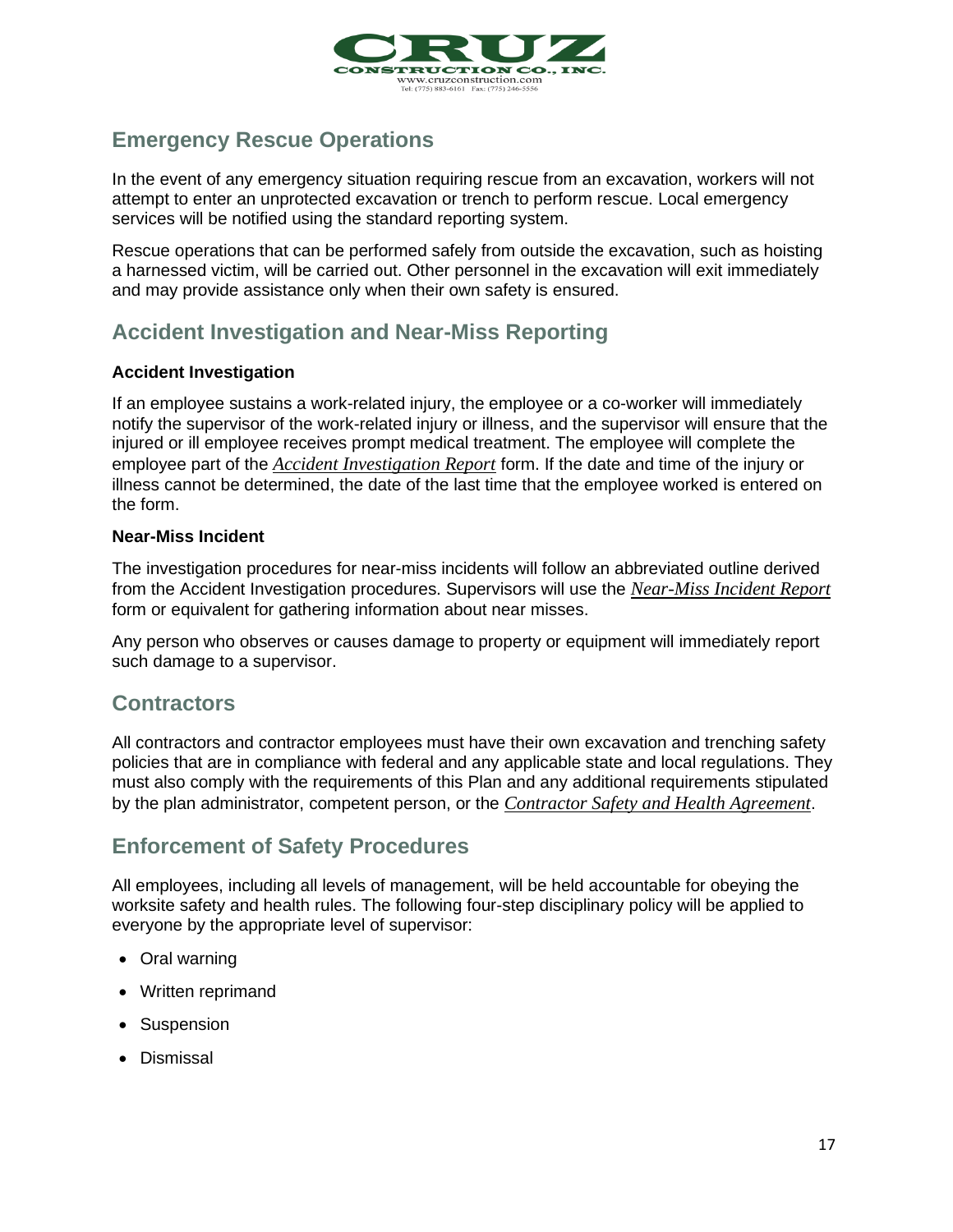

Visitors, including contractors who violate safety and health rules and procedures, will be escorted from the site. Should the disciplined person request a review of the disciplinary action, the supervisor will review the situation and make a recommendation to management, which reserves the right for final decision.

# **Training**

All employees, including contractors, involved in trenching or excavation work must be trained in the requirements of this Plan before any trenching- or excavation-related activities begin.

## **Supervisor Training**

All supervisors of trenching and excavation activities must satisfy OSHA requirements for a competent person. Such supervisors must attend competent person training conducted by a trainer approved by the plan administrator or designee.

## **Employee Training**

Personnel who perform work in trenches or excavations must comply with the requirements of this Plan and receive appropriate training that will include:

- Safe work practices during work in excavations
- The use of personal protective equipment (PPE) that will typically be required during work in excavations
- Procedures to be followed if a hazardous atmosphere exists or could reasonably be expected to develop during work in an excavation
- Emergency and nonentry rescue methods and procedures for calling rescue services

## **Refresher Training**

Refresher training will be performed whenever worksite inspections conducted by the supervisor or the plan administrator or designee indicate that an employee or contractor does not have the necessary knowledge or skills to safely work in or around excavations.

## **Training Records**

Training records will be maintained by the plan administrator or designee.

## **Recordkeeping**

The competent person or supervisor will ensure that the following records and documents are kept for each excavation or trench project in a place accessible for inspection by authorized personnel and regulatory agency staff:

- The credentials of the competent person(s)
- Soil classification methodology and results of tests
- Methodology and background information used to determine which protective systems are required and the type of systems used